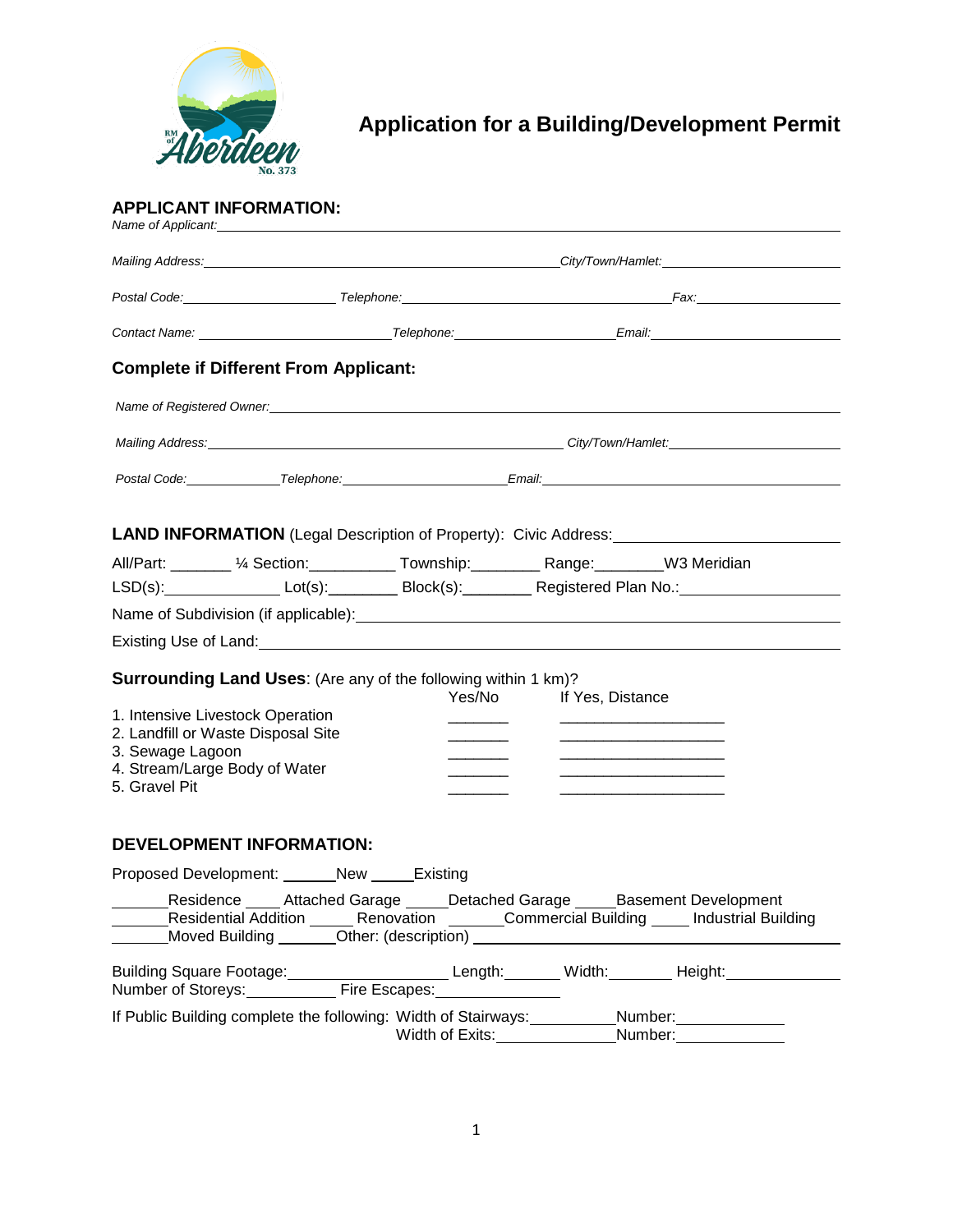Proposed Use of Land Intended for Development:

| Estimated Timing of Development: Commencement: | Completion: |
|------------------------------------------------|-------------|
|------------------------------------------------|-------------|

Estimated Cost of Construction:\_\_\_\_\_\_\_\_\_\_\_\_\_\_\_\_\_\_\_\_\_\_\_\_\_\_\_\_\_\_

# **LANDOWNER AUTHORIZATION:**

I am the Applicant/Owner with the consent and authority of/as the Owner of the property referenced in the above permit application. I understand and agree that this application for a Development/Building Permit, and any Development/Building Permit issued pursuant to this application, or any information thereto, is not confidential information and may be released by the Municipality.

Further, I/we acknowledge that all buildings must comply with the Municipality's Building Bylaw and with the standards of the National Building Code of Canada and the Uniform Building and Accessibility Standards Act and Regulations.

I/we further agree to indemnify and hold harmless the Municipality from and against any claims, demands, liabilities, costs or damages related to the development undertaken pursuant to this application. I/we further consent to the requirement of obtaining an Occupancy Permit prior to tenancy of any dwelling.

| Signature of Authorized Applicant(s)<br>Date       | Signature of Landowner (if different) | Date |
|----------------------------------------------------|---------------------------------------|------|
| Enclosed:                                          |                                       |      |
| SITE Plan                                          |                                       |      |
| Construction Drawings (digital)                    |                                       |      |
| \$100.00 Application Fee                           |                                       |      |
| Saskatchewan Health Authority Sewage Permit Number |                                       |      |
| <b>Energy Efficiency Compliance Form</b>           |                                       |      |
| FOR OFFICE USE ONLY:                               |                                       |      |
| Application Included:                              |                                       |      |
| _ Foundation Plan                                  |                                       |      |
| - Floor Plan                                       |                                       |      |
| _ Structural Plan                                  |                                       |      |
| $E$ levation                                       |                                       |      |
| <b>Cross Section</b>                               |                                       |      |
| _ Mechanical Plans                                 |                                       |      |
| _ Electrical Plans                                 |                                       |      |
| _ Ventilation Worksheet                            |                                       |      |
| _ Detached/Attached Garage Worksheet               |                                       |      |
| $\_$ Pre-Move inspection Application               |                                       |      |
| _ Commitment to Remove Second Dwelling             |                                       |      |
| Other:                                             |                                       |      |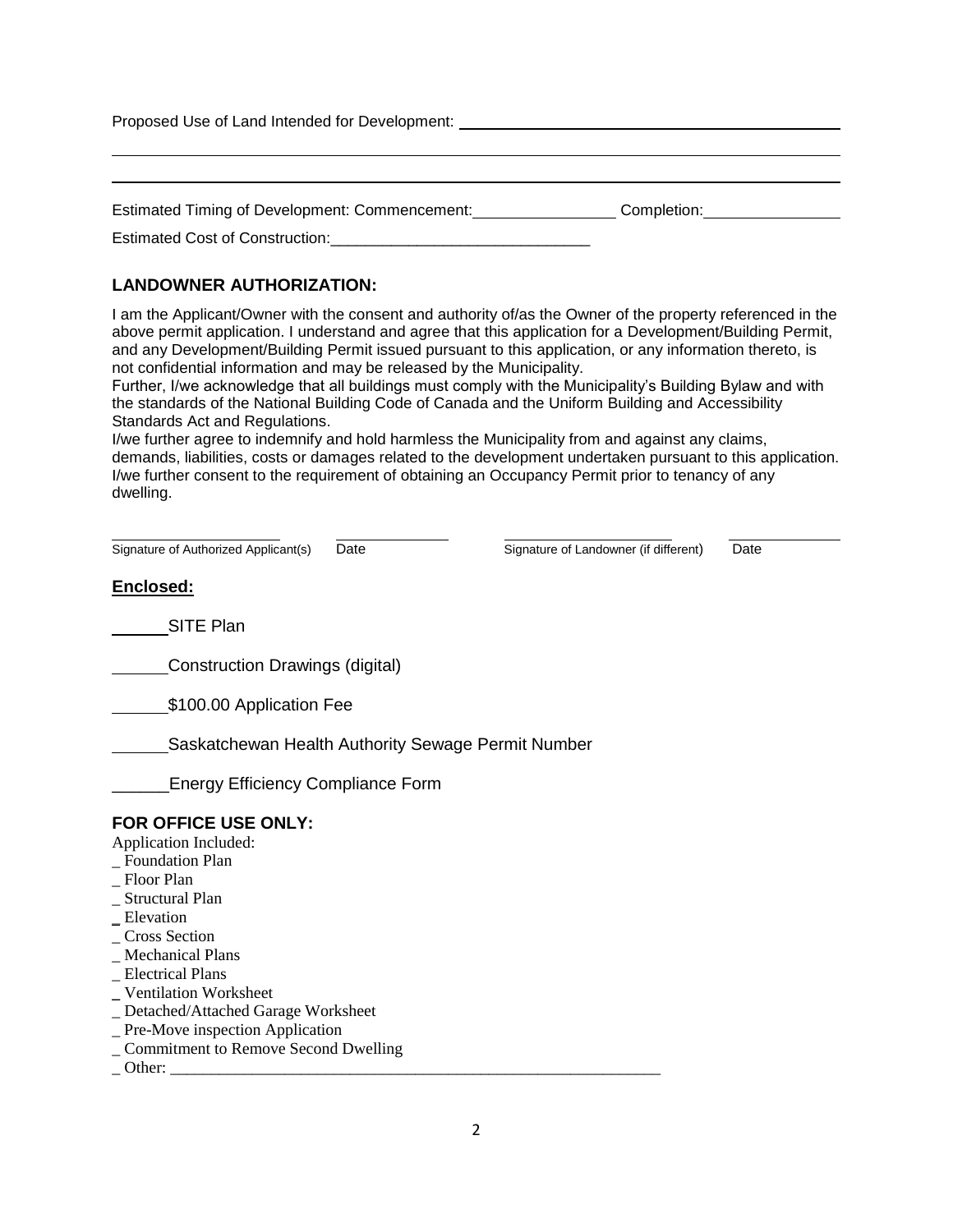## **Development and Building Permit Instructions**

#### **General Regulations:**

- 1. Every application for a permit to construct, erect, place, alter, repair, renovate or reconstruct a building shall require the submission of a Development/Building Permit and shall be accompanied by plans as well as all other supplementary information and fees required.
- 2. A **Building Permit** shall not be issued unless a Development Permit, where required, has also been issued.
- 3. All construction, demolition, or relocation of buildings within the R.M. of Aberdeen shall be governed by the Municipal Bylaw Respecting Building, Bylaw and R.M.of Aberdeen No 373 Zoning Bylaw. A development Permit cannot be issued in contravention of any of the provisions of this Bylaw subject to Sections 91 to 104 of *The Act.*
- 4. Farm Residences **WILL** require a **Development** Permit
- 5. Agricultural construction is limited to structures and or buildings directly associated with an agricultural operation as defined by the Municipal Zoning Bylaw and Official Community Plan. Single storey accessory buildings with a building floor area less than 10  $m<sup>2</sup>$  do not require a permit.
- 6. Every application for a development and building permit shall be submitted in complete form. Failure to complete this form and to supply the required supporting information may result in delays in the processing of the application.
- 7. Landowner authorization, either by signature on the application or by letter is required for this application.
- 8. Application forms as well as any supplementary documents and worksheets can be obtained from the R.M. of Aberdeen Municipal Office or from the R.M. website at [www.rmofaberdeen.ca.](http://www.rmofaberdeen.ca/)
- 9. Development /Building Permit Levies shall be paid 100% prior to issuance of a Development Permit or Building Permit. In the event the development/building permit levy payments imposed under the development levy agreement, is not paid at the time or times specified, within the agreement and without limiting the remedies of the Municipality, the Municipality may issue a stop work order prohibiting further development on the Development Lands.
- 10. The applicant is responsible for contacting BuildTECH Consulting & Inspections Inc. to arrange all inspections required within the permit as well as providing confirmation that all issued identified throughout the process have been completed. Please contact BuildTECH to schedule all inspections at 306-370-2824
- 11. A Development Permit is required for the installation of all new Public Work lines, mains, cables, pipes, wires, tracks or similar public utility installations.
- 12. An Occupancy Permit MUST be obtained prior to occupancy of any dwelling.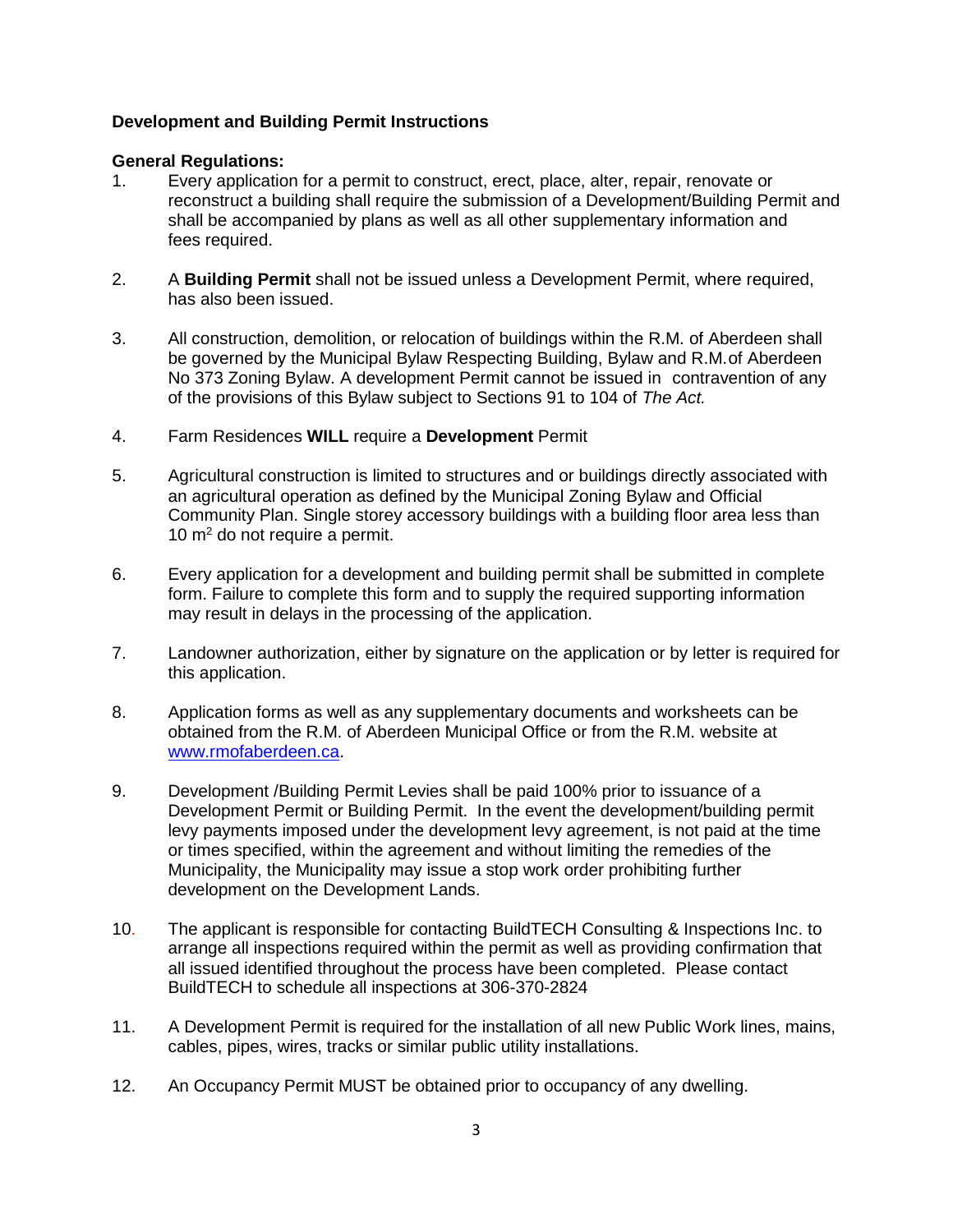13. During construction of any building the owner or agent shall be responsible to arrange for a minimum of 14 yard disposal bin to be located onsite for the disposal of construction materials.

#### **Supplementary Information:**

- 1. Applicants are required to provide a **Site Plan** drawn to scale with appropriate dimensions, showing the following information:
	- a. the North arrow, roads adjacent to the site, all property boundaries, identified frontage of site, site area, site elevations, and the location of any existing buildings, structures, utility poles and wires, underground utilities, easements, buildings encroachments, and type and location of existing trees.
	- b. the location and size of proposed buildings or structures, including **all** front, side and rear yard setback dimensions where relevant.
	- c. identification of all other structures on the property.
	- d. identification of any standing water on the property.
	- e. the location of any easements or utility right-of- ways.
	- f. the location and size of all entrance and exits to the site.
	- g. the method and location of on-site sewage disposal facilities and, where proposed, manure storage facilities.
- 2. Applications proposing residential, commercial or industrial construction shall include 2 sets of construction drawings. The second set is to be emailed as a **legible** PDF to [rm373@sasktel.net.](mailto:rm373@sasktel.net) **All drawings should**:
	- a. Show the owner's name, project name and date.
	- b. Be drawn to scale and the scale should be noted.
	- c. Be black line or blue prints on good quality paper.
	- d. Include legible letters and dimensions.
	- e. Where required, an architect's or engineer's stamp shall be included.
	- f. Clearly show the location of existing and new construction for additions, alterations and renovations.
	- g. Include a **Foundation Plan** providing the overall size of the foundation, size and location of footings, piles, foundation walls, size and location of openings for doors and windows and foundation drainage.
	- h. Include a **Floor Plan** including size and location of interior and exterior walls, exits, fire separations, doors (including swings and hardware), stairs, windows, barrier free entrances and washrooms and built-in furnishings.
	- i. Include a **Structural Plan** including the size, material and location of columns, beams, joists, studs, rafters, trusses, masonry walls, poured in place and precast concrete walls and floors and related structural details.
	- j. Include an **Elevation Plan** illustrating views of all sides of the building, height of finished grade, exterior finishing materials, size and location of exterior doors and windows and location of chimneys.
	- k. Include a **Cross Section Plan** providing cut through views of the building, lists of all materials cut through including structural and finishing materials, vertical dimensions, stair and handrail dimensions, height of finished grade, wind, water and vapor protection and insulation.
	- l. Include **Mechanical Plans** providing a description and location of heating, ventilating and air-conditioning equipment, size and location of duct work, location of fire dampers, plumbing fixtures and piping and the size and location of sprinkler system equipment.
	- m. Include **Electrical Plans** illustrating the type and location of lighting, electrical panels, fire alarm systems, location of exit lights and emergency lighting.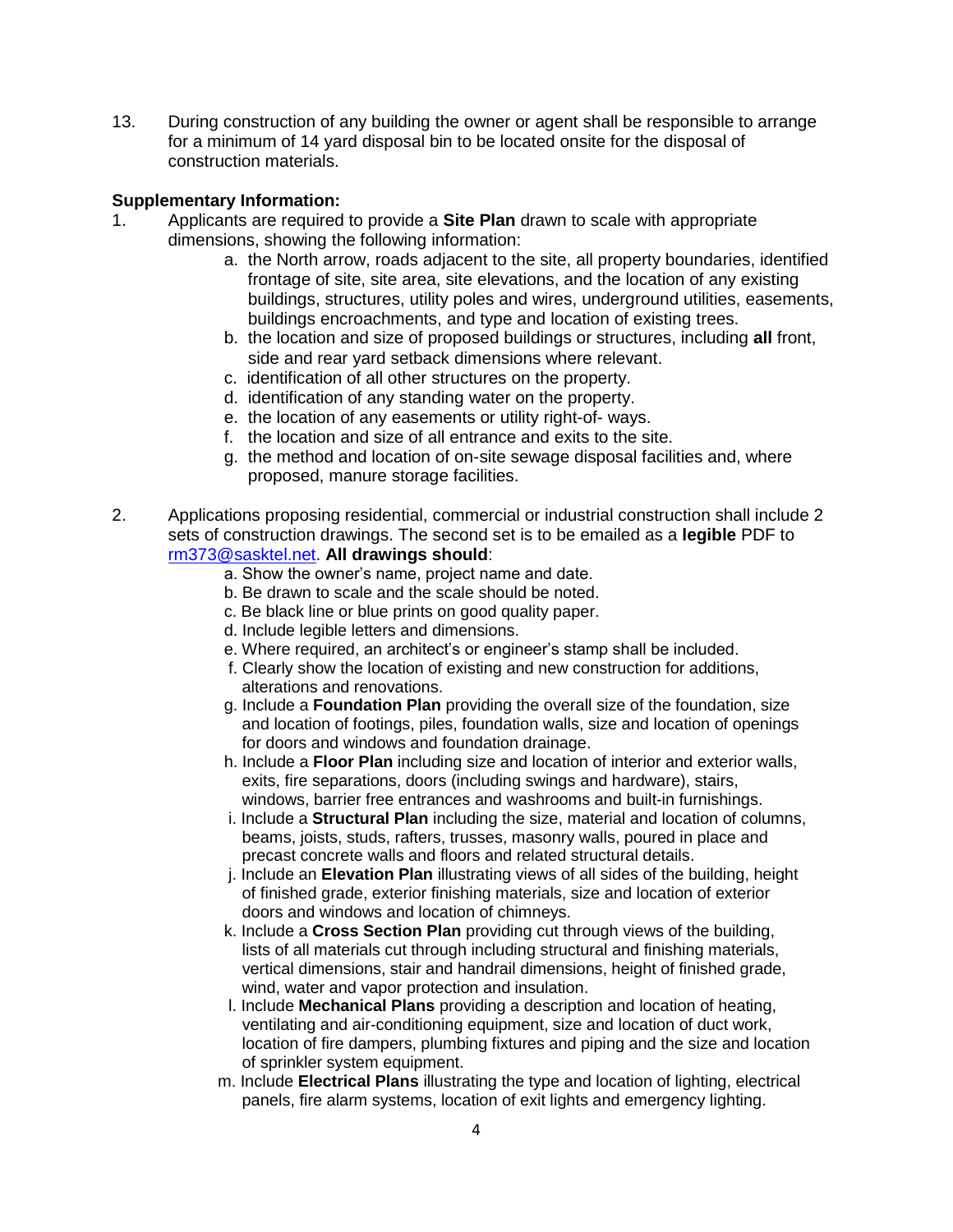- 3. All applications for residential construction shall include the submission of a ventilation work sheet completed by the plumbing and heating contractor chosen to complete the work.
- 4. Proposals for residential accessory buildings following standard construction practices shall include the submission of a completed detached or attached garage worksheets and or completed Deck Checklist in place of the construction drawings required above.
- 5. All commercial and industrial construction shall require drawings to be stamped by an architect or engineer licensed to practice in Saskatchewan.
- 6. The Municipality reserves the right to require any additional information deemed necessary to ensure that proposed construction meets Municipal Standards, National Building Code Standards and The Uniform Building and Accessibility Standards Act.

# **Moved in or Demolished Buildings:**

The process for moving a building into the R.M. is as follows:

- 1. Contact the R.M. to confirm the property is eligible for a residential building permit.
- 2. Submit a completed application along with the required fee.
- 3. The R.M. will have the structure inspected before it is moved and issue a report indicating whether or not the structure is suitable to be moved into the R.M.
- 4. If the structure is suitable to be moved, a completed building permit application form shall be submitted along with a digital or paper set of construction plans for the foundation along with any additional construction proposed.
- 5. Upon review of the submitted plans, a development/building permit may be issued subject to addressing any remedial measures identified in the plan review.
- 6. After the permits have been issued for the movement of the structure as well as the construction of the foundation, the applicant is responsible for contacting BuildTECH Consulting and Inspections Inc., the Municipality's appointed Building Official to arrange for all required inspections.
- 7. Pre-move inspections are required for the placement of new RTM structures or mobile homes. Relocated RTM's are subject to all of the requirements contained herein.
- 8. Notice is required to be provided to the Municipality prior to the **decommissioning or removal of a building** in the R.M. An application shall be submitted to the R.M. Municipal office along with any required fees including an explanation of the means by which it shall be decommissioned and disposed of as required by Municipal Building Bylaw 2007-06.

## **Other Permit Information Required:**

- 1. If you propose to install or modify a sewage disposal or plumbing system, you must obtain a permit from the Saskatchewan Health Authority.
- 2. If you propose to install or modify an electrical system, you must obtain a permit from SaskPower.
- 3. If you propose to install or modify a natural gas system, you must obtain a permit from SaskEnergy.